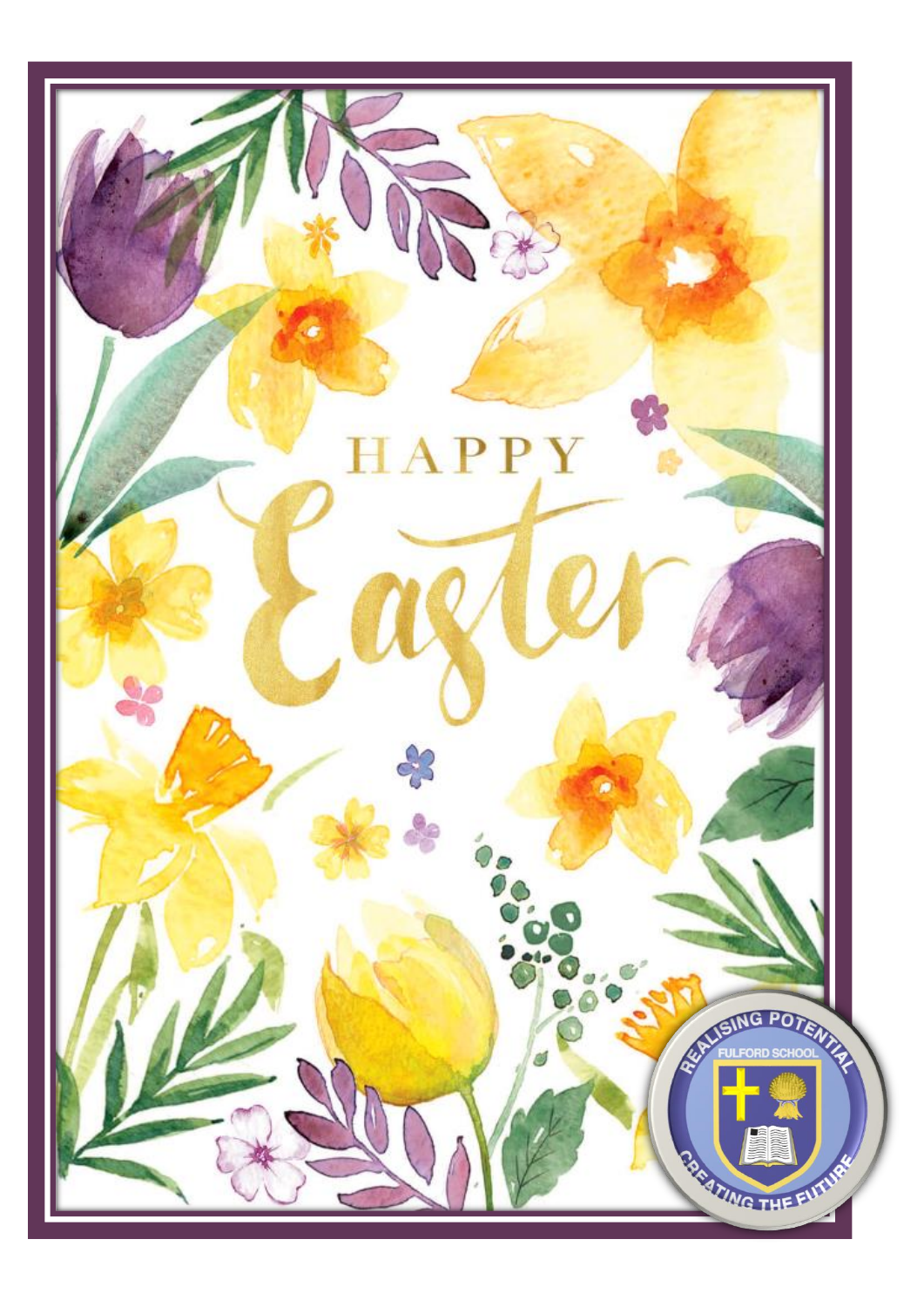

# Fulford School

 Fulfordgate, Heslington Lane, Fulford, York. YO10 4FY T: 01904 633300 E: office@fulford.york.sch.uk www.fulford.york.sch.uk

3 rd April 2020

## Dear Parents and Carers

As we approach the end of what has been an unprecedented term, I hope you and your family remain well and in good spirits. We understand the pressures that families are under and appreciate the kindness that has been shown. We have loved sharing the pictures of pupils, parents and carers and school staff exercising along with Joe Wicks in the morning. Mr. Walker's fancy dress Friday work out this morning was particularly impressive. Please do have a look on our twitter feed.

## **Pupil Work**

Over the Easter holidays it is important that we all have a break. For most of us the school will close as normal this afternoon for two weeks. We will not be expecting any work to be done by pupils over the holidays. Teachers will not be setting any new work and will not be answering emails. I have attached a series of challenges to this letter which families may like to work through together. **This is not set work**, just some suggestions to perhaps try something different and keep active.

The school will remain open to **children of key workers** who have no other way of providing childcare whist they are at work. We will not be providing education. If it is at all possible to keep your child at home and ensure social distancing, then that is what you should do.

I hope the introduction of weekly announcements from teachers has helped order the work that your child has been asked to do. We are reviewing the work we set regularly and trying to adapt it to meet the ongoing needs of pupils. As the amount of time we are away from school increases we must teach more work that is new to our pupil. We are trialling new ways of working including the use of videos and podcasts. We know that the introduction of email contact has helped improve feedback and we will be identifying specific pieces of work that should be returned to teachers via Class Charts for more formal assessment. In the case of Maths, English and Science this should be every 2 weeks. For other subjects it will be every 3 weeks. We will be prioritising Year 10 and 12 in the first instance.

#### **Keeping in Touch**

Please do keep a regular check on the announcements on Class Charts. I will write to you at least once a week and normally on a Friday to keep you up to date with what is going on at school. We have also been able to support access to Class Charts and answer specific queries from parents and carers. During normal school times are office is running with a reduced capacity. The best way to contact us is via email. As the majority of our staff are working from home our office staff can often direct query to the correct person more effectively via email than a phone call.

A Facebook group has set up by a group of parents and carers to provide support and exchange tips and information during the school closure. If you are interested in making contact then please do so by searching Facebook for Parent Community (Fulford School Closure) or sending an email request to [fulfordparentcommunity@yahoo.com](mailto:fulfordparentcommunity@yahoo.com)